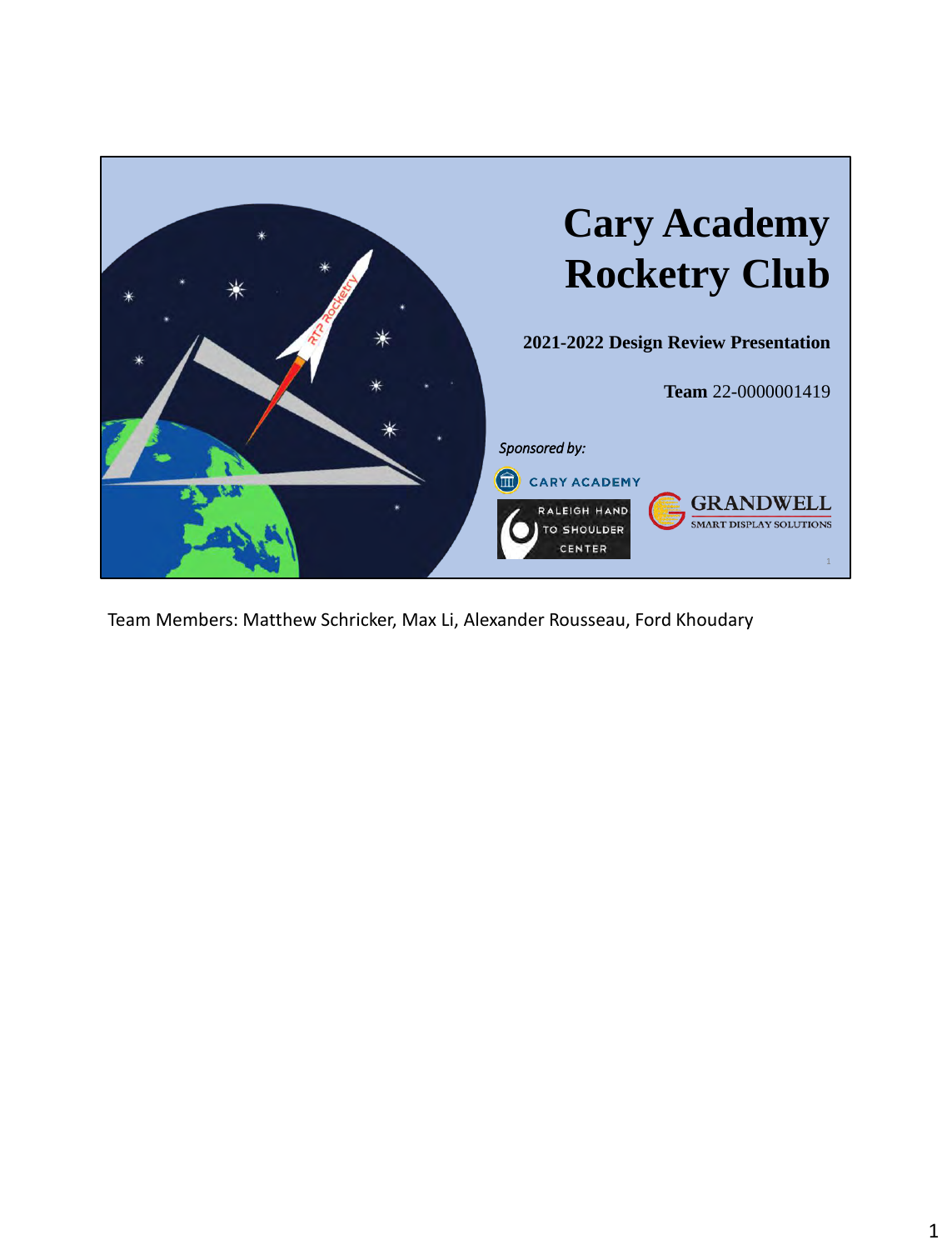

- Our team is entirely student run with one adult mentor, Mrs. Ramey, who only provided non-technical help.
- Mr. Morey provided technical guidance and tools for launching.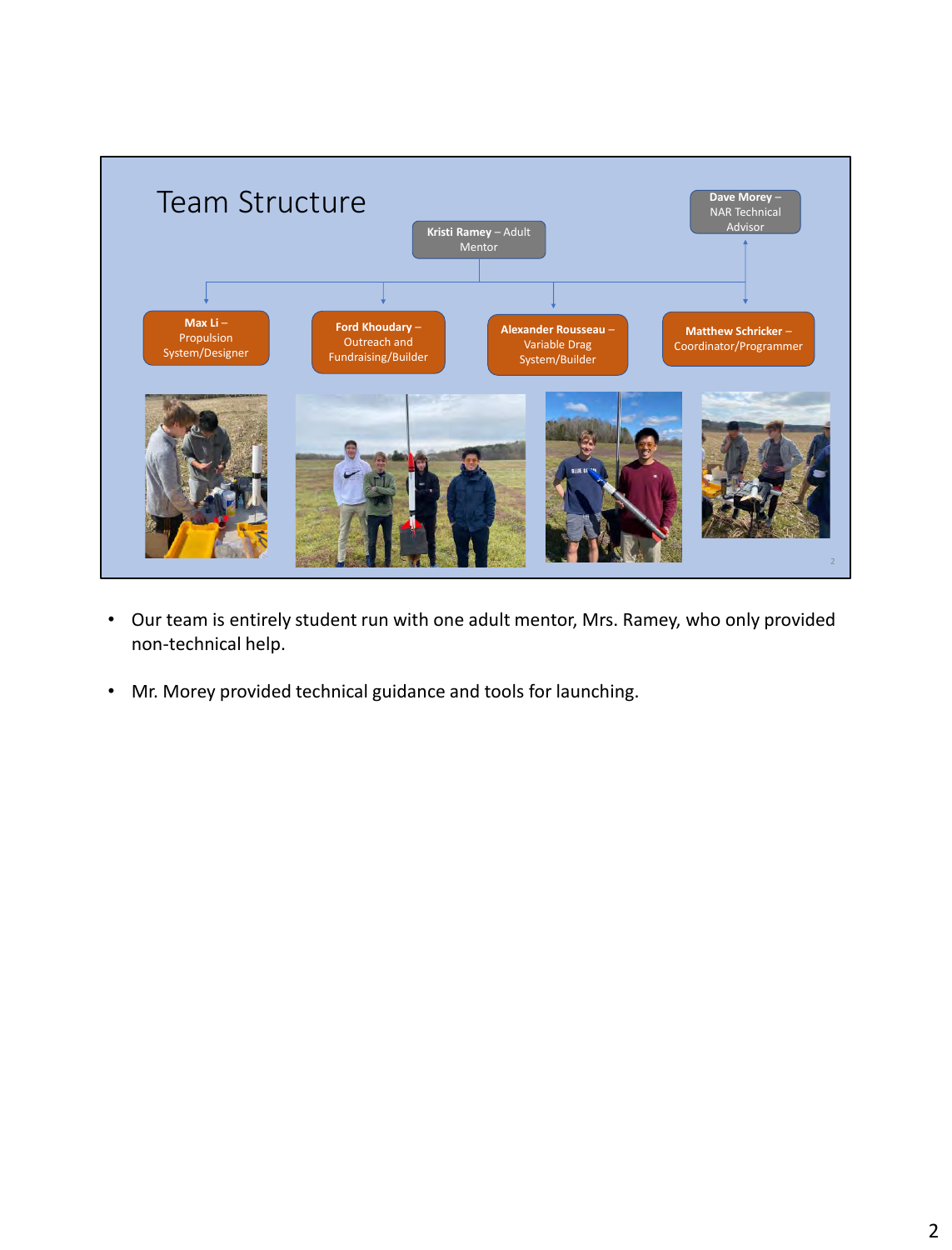### Teamwork



- Designed the Variable Drag System (VDS)
- Helped build the body of the rocket
- Helped write this presentation



**Alexander Rousseau Matthew Schricker Max Li Ford Khoudary**

- Designed the electronic parachute deployment system
- Worked with electronics: assembled Arduino set-up and coded flight computers
- Helped write this presentation



- Propulsion engineer
- Designed rocket fins, centering rings, and lower body of the rocket
- Responsible for all 3-D printed parts



- Reached out to local companies (i.e. Grandwell Industries) to get sponsors
- Led social media account and efforts
- Helped assemble the rocket

- The Cary Academy TARC team is a subset of the larger Rocketry Club, RTP Rocketry, which is ran by Matthew and Max
- The team met on Tuesday and Friday afternoons 2:30 3:30 to discuss and construct the launch vehicle's design
- We are a first-year team, and we stress teamwork throughout all our activities
	- No design change was signed off unless all four members agreed
	- Launches and meetings were attended by all members
	- Although members were given topic areas to gain expertise in, all members contributed in some way to all components of the vehicle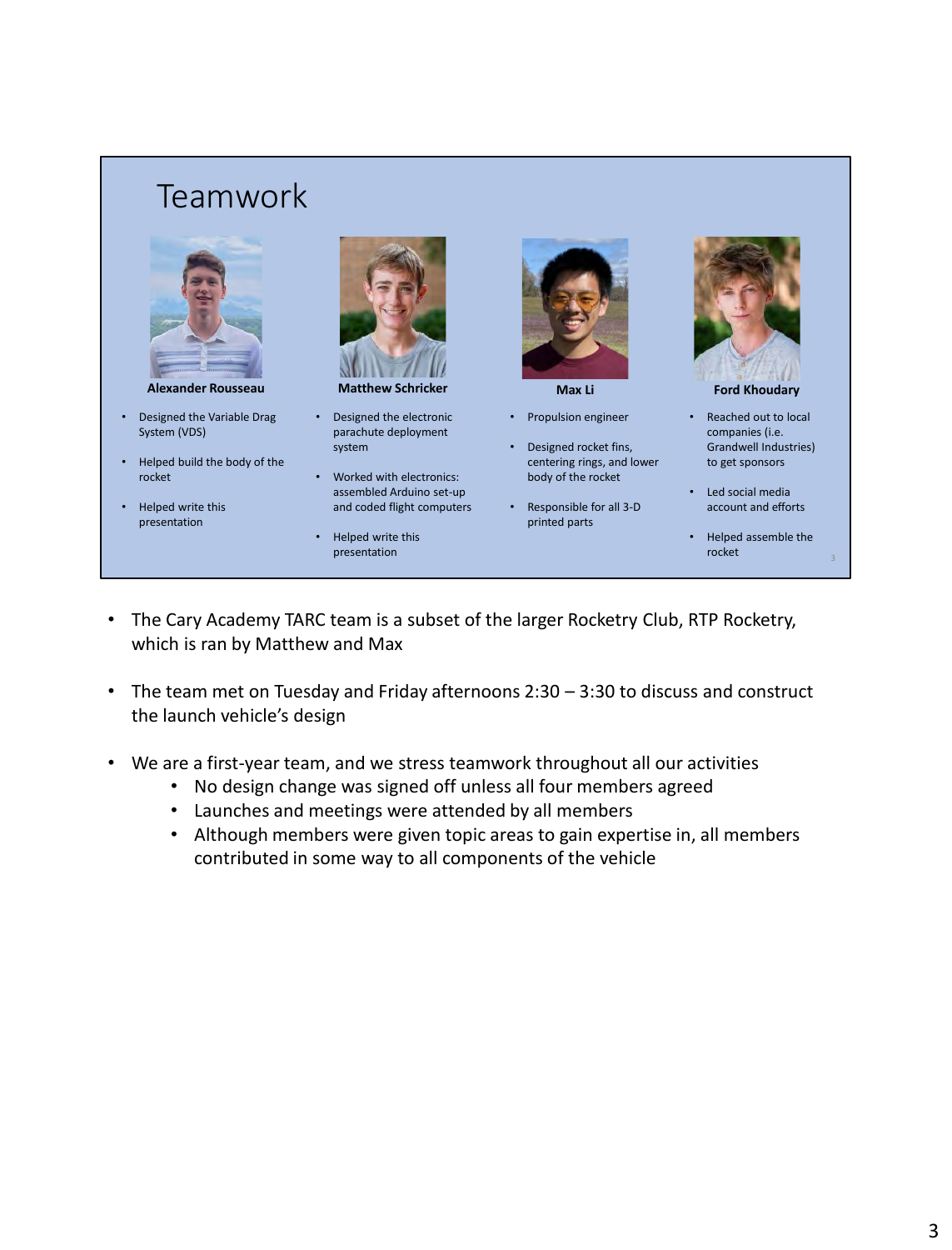

- A main goal of the TARC competition is the ability to hit precise altitudes, so we wanted a dynamic launch vehicle that can reach precise altitudes no matter the conditions.
- We had trouble avoiding weathercocking due to the large distance between our center of pressure and center of gravity
	- Initial plan had smaller fins to reduce weathercocking (this wasn't considered as a bad idea until the turbulent flow analysis)
- Eggs are in the center of the rocket to reduce shock from landing vertically.
	- Uses a BT-80 Apogee egg protector
- Autodesk Computational Fluid Dynamics (CFD) utilized to determine nosecone and fin shapes
	- Nosecone was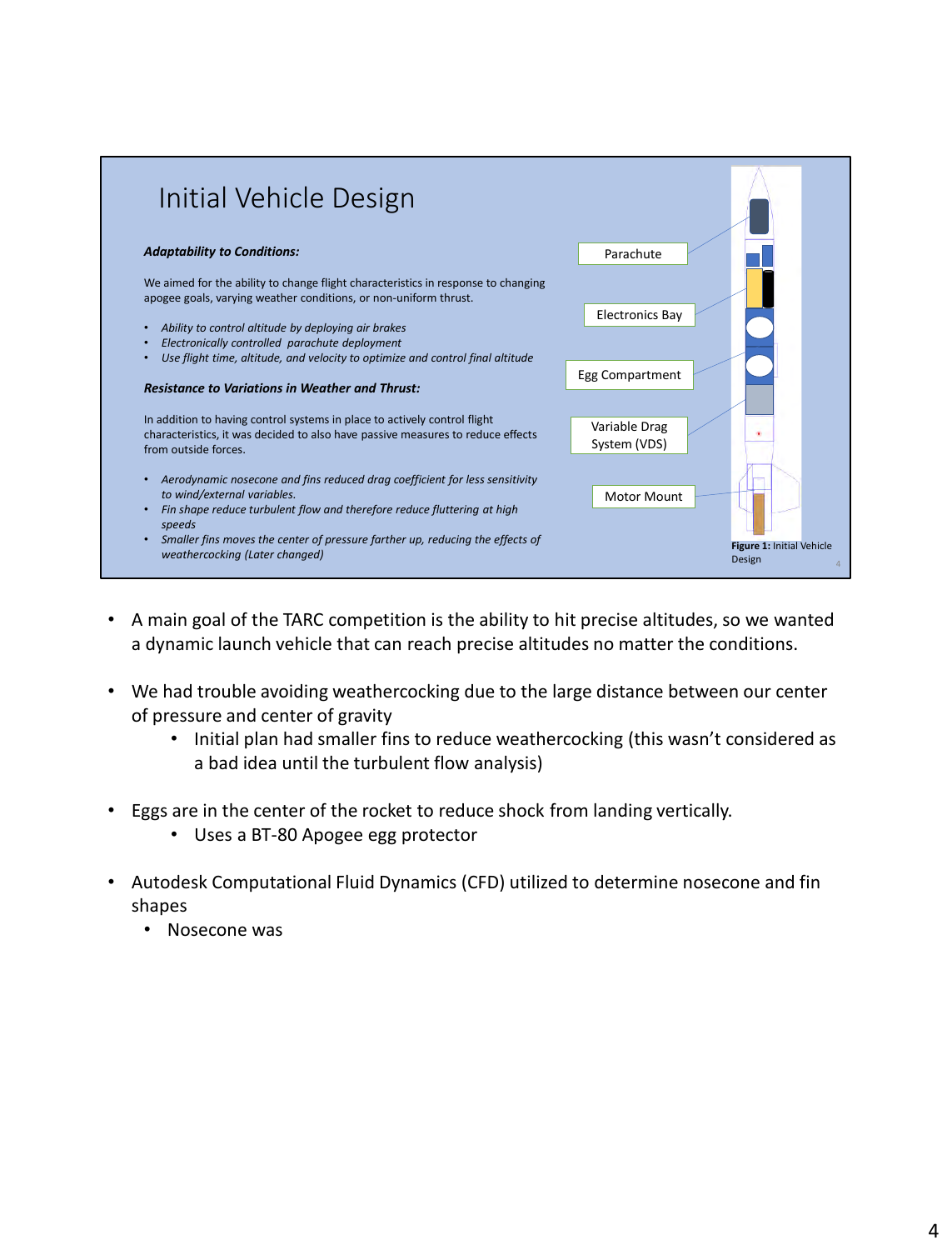## Launch Vehicle Summary

| <b>Full Length</b>         | 749.4 mm       |
|----------------------------|----------------|
| Diameter (upper body tube) | 66 mm          |
| Diameter (lower body tube) | 56 mm          |
| Mass                       | $590 - 600$ g  |
| Motor Choice               | F35W - 11      |
| Parachute                  | 609.6 mm diam. |

**Table 1:** Vehicle Parameters

- Upper tube diameter chosen to allow adequate room for all payloads and recovery hardware
- Length was chosen to properly house all components and satisfy TARC requirement
- Electronically released hexagonal nylon parachute
- Based on the simulations, the parachute was chosen due to its ability to carry the vehicle within the TARC time frame



Qualification Launch

- Rocksim was used to do the initial calculations on projected rocket apogee and time
- The design of having a larger BT-80 tube (66 millimeters diameter) on top of a shorter BT-70 tube (56 mm) stemmed from the design requirement for two separate body tubes
	- Smaller BT-70 tube completes the minimum length requirement of 6 inches and holds the F35W-11 motor and fins
	- Larger BT-80 tube fits the eggs perfectly and holds all electronic components.
- A mass range was given due to the differences in size of eggs
- The team decided to minimize falling time as much as possible: electronic systems can't control the rocket during this phase
	- Therefore, it was opted to choose a slower burning motor that accelerates less, and a smaller parachute for a faster falling vehicle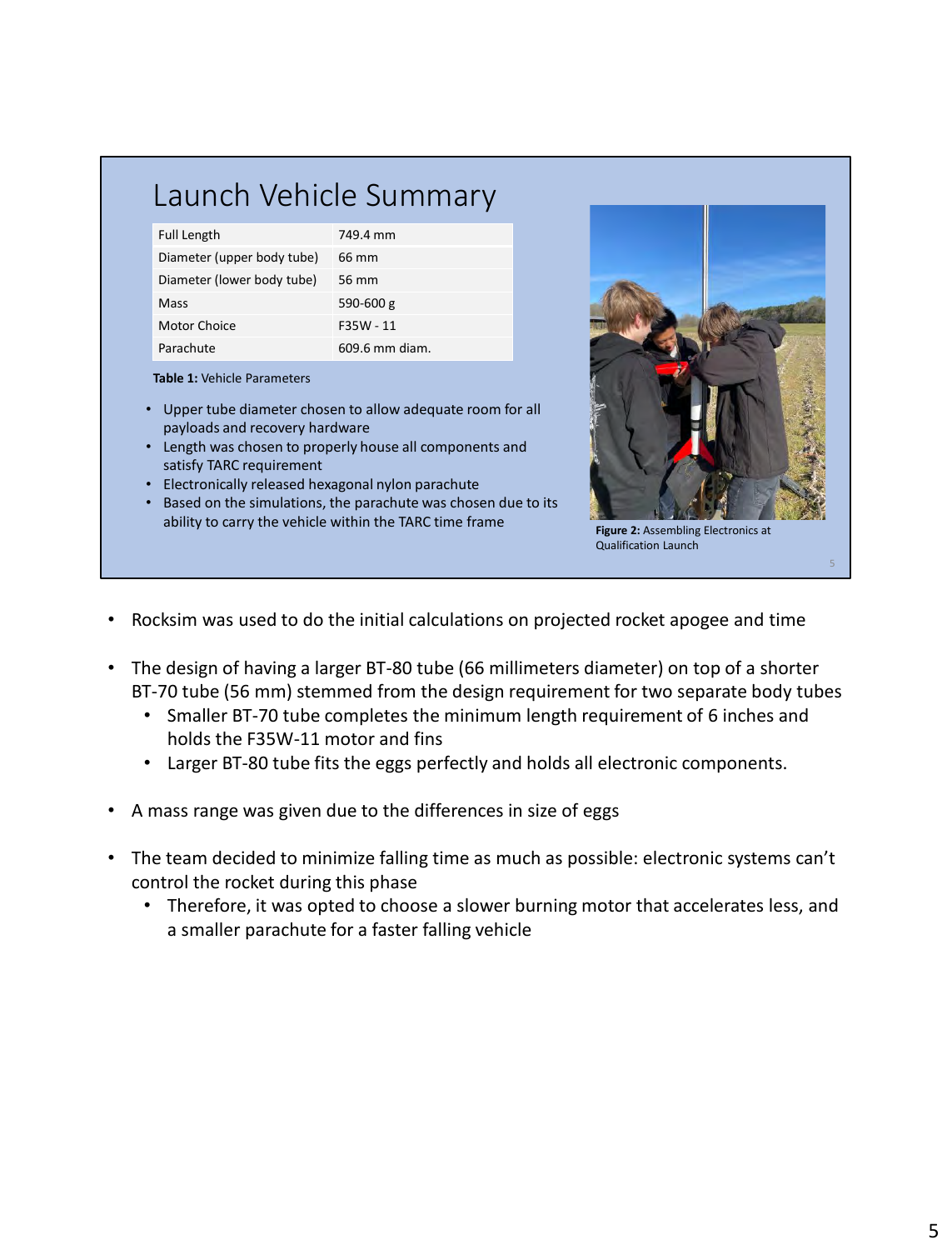

- Table shows a narrowed down list of motors we considered.
	- Full list of similar motors can be viewed on Apogee Components website: https://www.apogeerockets.com/Rocket-Motors/AeroTech-Motors/24mm-Motors-Reload-Propellant-Kits/24-60-Motors-Reload-Propellant-Kits/Aerotech-24mm-Propellant-Kit-F35W-11
- The F35W-11 provided the best compromise of total impulse and burn time to extend ascent time
	- Longer burn time allows for a longer ascent, meaning we can lessen descent time
	- Electronic systems can't control descent rate once parachute is deployed, so we aimed to minimize descent time
- Only reloadable motors were considered to reduce cost and increase reusability
- In order to increase reusability of the vehicle (reduce wear), engines with lower max thrusts were preferred
	- F35W-11 had this combination of high total impulse yet lower max thrust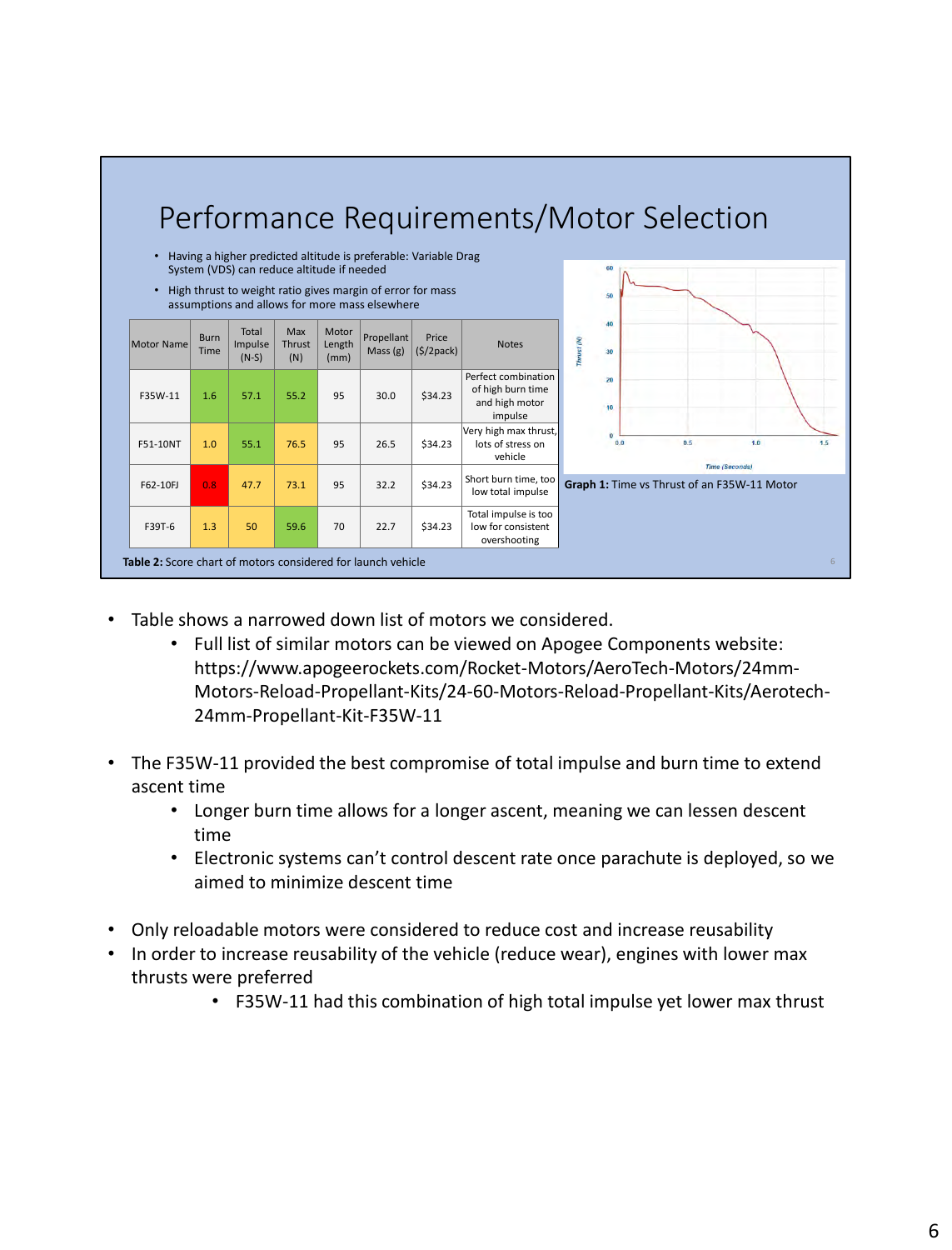| <b>Component</b>                                                                                                                                                                                                                                    | <b>Material</b>          |                                      |                                       |
|-----------------------------------------------------------------------------------------------------------------------------------------------------------------------------------------------------------------------------------------------------|--------------------------|--------------------------------------|---------------------------------------|
| Nosecone - Figure #4                                                                                                                                                                                                                                | Polylactic Acid Filament |                                      |                                       |
| Payload Bay - Figure #4                                                                                                                                                                                                                             | Polylactic Acid Filament |                                      |                                       |
| Upper Body Tube                                                                                                                                                                                                                                     | Cardboard                |                                      |                                       |
| Lower Body Tube                                                                                                                                                                                                                                     | Cardboard                | Figure 3: Centering<br>Rings & Fins  | Figure 4: Nosecone<br>and Payload Bay |
| Egg Holders                                                                                                                                                                                                                                         | <b>High Density Foam</b> |                                      |                                       |
| <b>Transition Piece</b>                                                                                                                                                                                                                             | Hi-Impact Polystyrene    |                                      |                                       |
| Centering Rings & Fins-Figure #3                                                                                                                                                                                                                    | Polylactic Acid Filament |                                      |                                       |
| Variable Drag System - Figure #5                                                                                                                                                                                                                    | Polylactic Acid Filament |                                      |                                       |
| Table 3: Construction Materials (Excluding electronics and motor)                                                                                                                                                                                   |                          |                                      |                                       |
| More than half of the vehicle is from 3-D printed polylactic acid filament.                                                                                                                                                                         |                          | Figure 5: 3-D Model of<br>System Fin | Initial Design Variable Drag          |
| Although store-bought plastic has high-compression strength and an excellent strength-to-weight ratio,<br>3-D printed parts allowed for ease of customizations. 3-D parts also prints faster than what it takes for<br>commercial parts to deliver. |                          |                                      |                                       |

- The Body tubes, transition piece, and egg holders are purchased directly from Apogee Components
- All other parts are 3-D printed using 3-D printers and supplies provided by our sponsor, Cary Academy
- Grandwell and Raleigh Hand to Shoulder Center both provided financial aid and materials
	- Grandwell provided electronic components used for the VDS and Parachute Deployment System (See slide 9,13)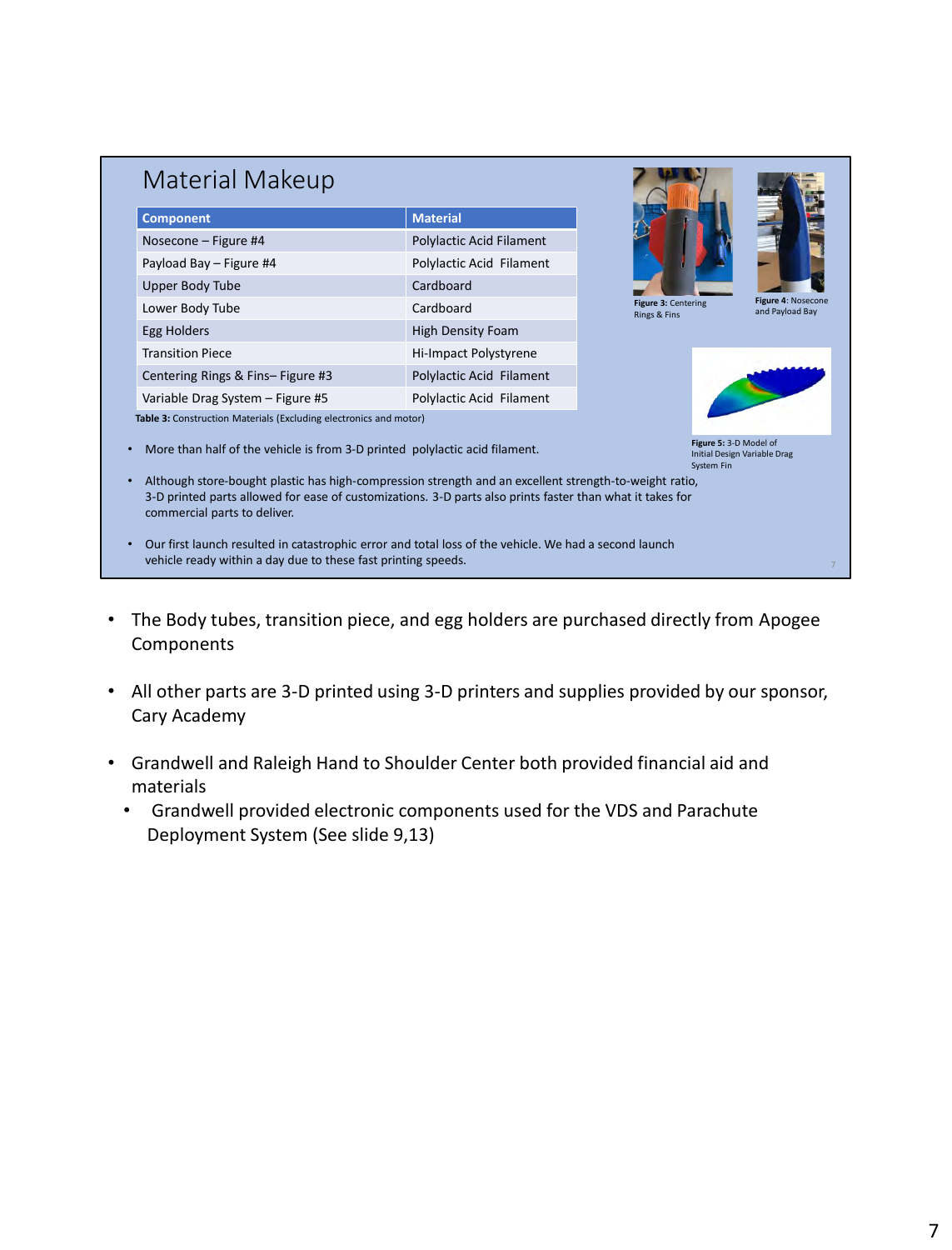

In addition to optimizing the fins and nosecone design, other techniques were used in order to reduce drag and therefore increase capability

- Smooth any rough areas from 3-D printing
- Cover small gaps between tubes with caulk and secure temporary placements with electrical tape
- Paint the body tubes with a gloss paint
- After looking at studies on fin types and performing tests on different fin types, trapezoidal fins were chosen especially for their guidance in high winds
	- This could possibly be attributed to the lower "fluttering" chance than other fin types at subsonic speeds
	- Rectangle fins were especially bad at fluttering
	- By choosing trapezoidal fins, we reduced the thickness of our fins and therefore mass
- In comparison to other nosecone types, elliptical nosecones have the lowest coefficient of drag at subsonic speeds
	- This was confirmed by testing in the CFD wind-tunnel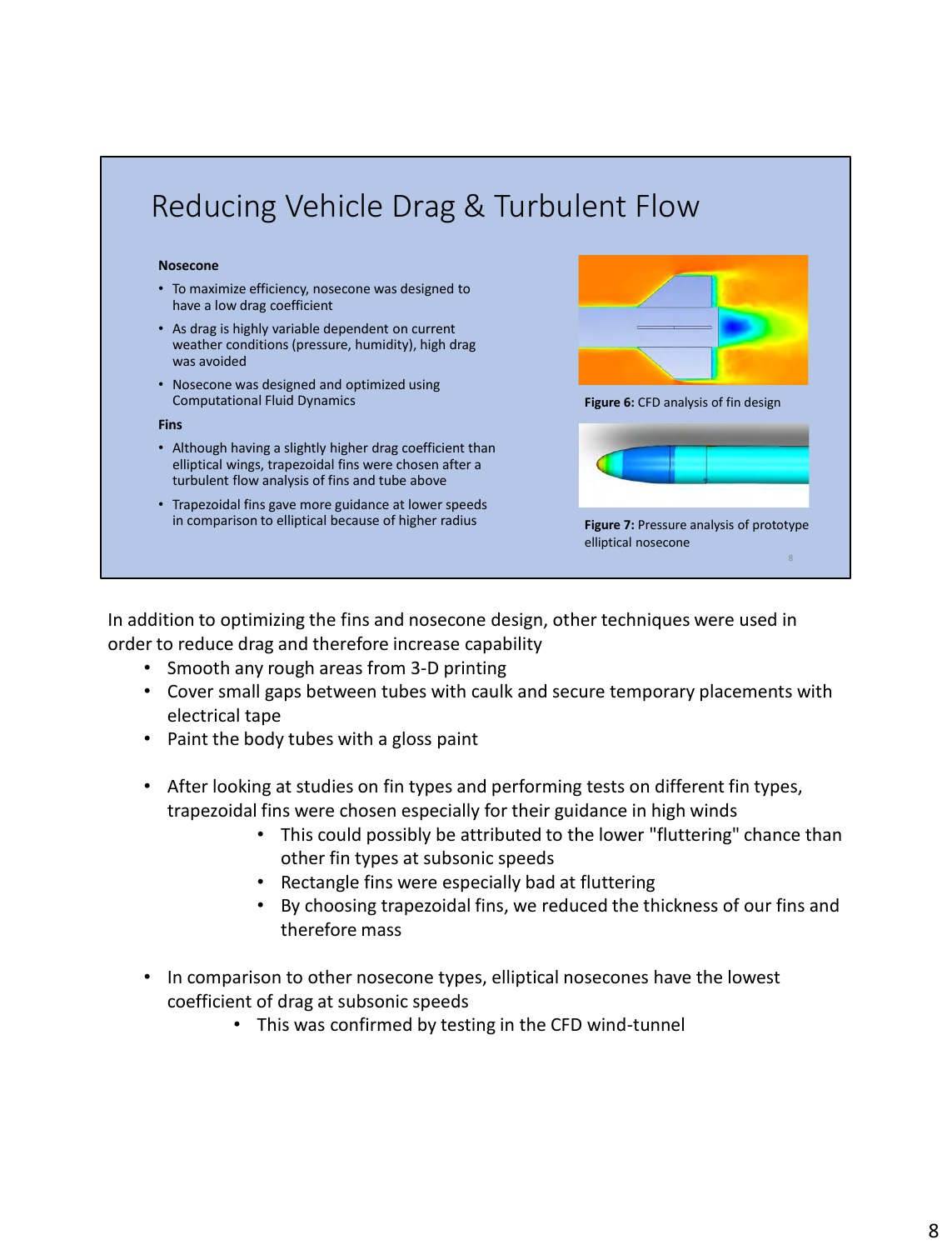### Technical Design: Automatic Parachute Release

#### *Design Overview:*

The parachute release system uses a servo in addition with 3-D printed components and electrical components to release the parachute at apogee or at a target altitude. The nosecone (Figure 8) contains the parachute, and the nosecone door (Figure 9) closes over the nosecone, securing the parachute. A servo sits in the payload section (Figure 10), that holds and releases the door. The servo is controlled by an Arduino Teensy held in the payload section, and the parachute release is determined based on data from a BMP 355P Altimeter.







#### *Reasons for using:*

- Allows for perfect parachute deployment every flight, no matter the engine or weather conditions
- Can alter apogee through deploying parachute on ascent
- Programmable and customizable

Door

**Figure 10:** Payload Section

- When designing the nosecone, simplicity, mass, and drag were considered
	- The nosecone only has two moving parts: the servo and the door. For this reason, it is extremely reliable.
	- 3-D printing allowed us to make complex and lightweight structures that weren't possible with regular casting or cutting techniques.
	- After a turbulent flow analysis at various flight speeds, an elliptical design was chosen to minimize drag coefficient
- An electronically ejected parachute reduces the need for repeated test flights for different conditions, as an exact ejection delay is generated autonomously per flight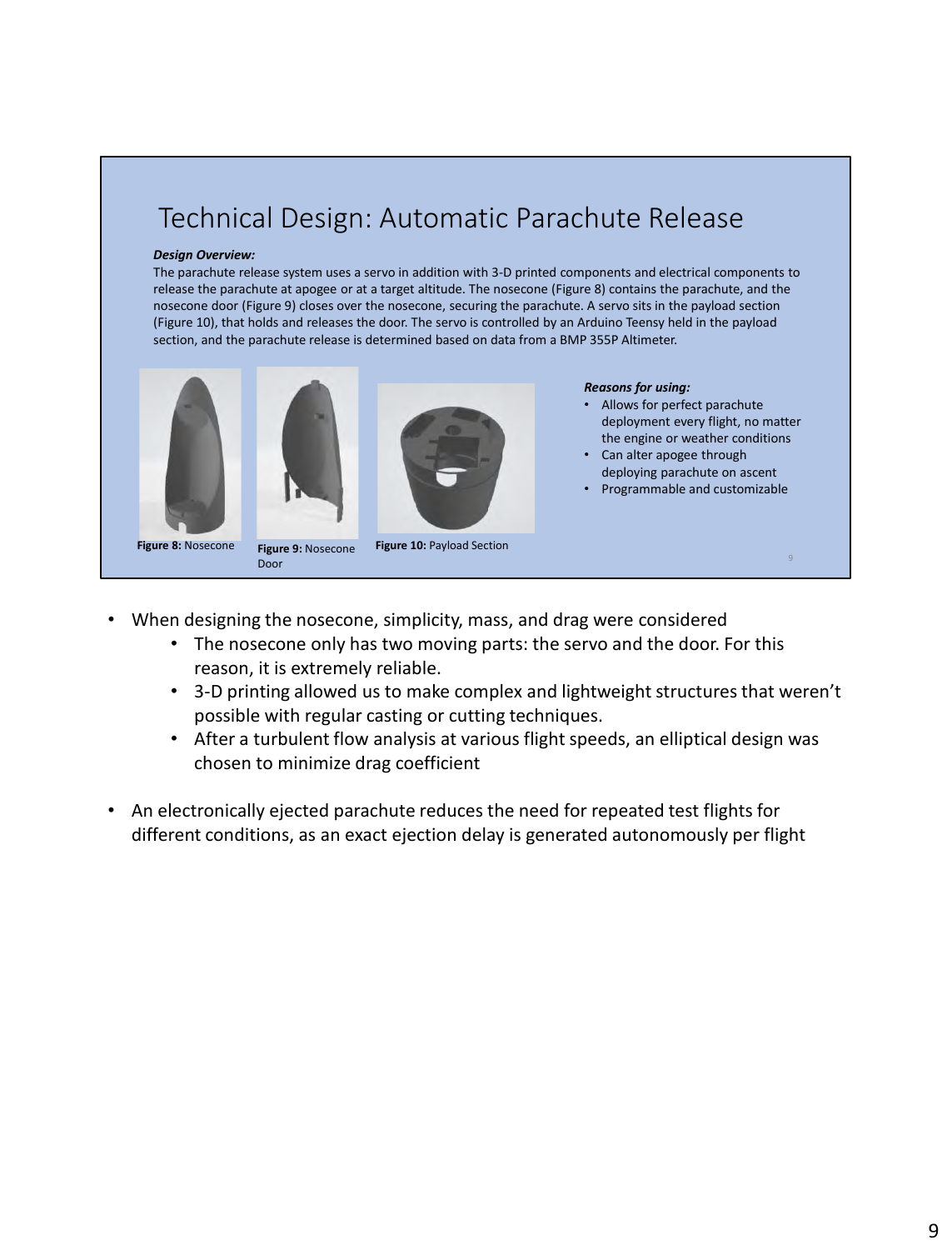## The Three Stages of Parachute Deployment



**Stage 1: Door and parachute held in** position by the servo. Detecting for apogee.



**Stage 2:** Apogee detected and the servo spins, releasing the door.



**Stage 3:** The parachute is released and deployed.

- The door was designed to pop off with only the pressure from the parachute inside
	- This was deemed risky, however, as in non-optimal situations the door would stay on from wind pressure. Therefore, springs were later added.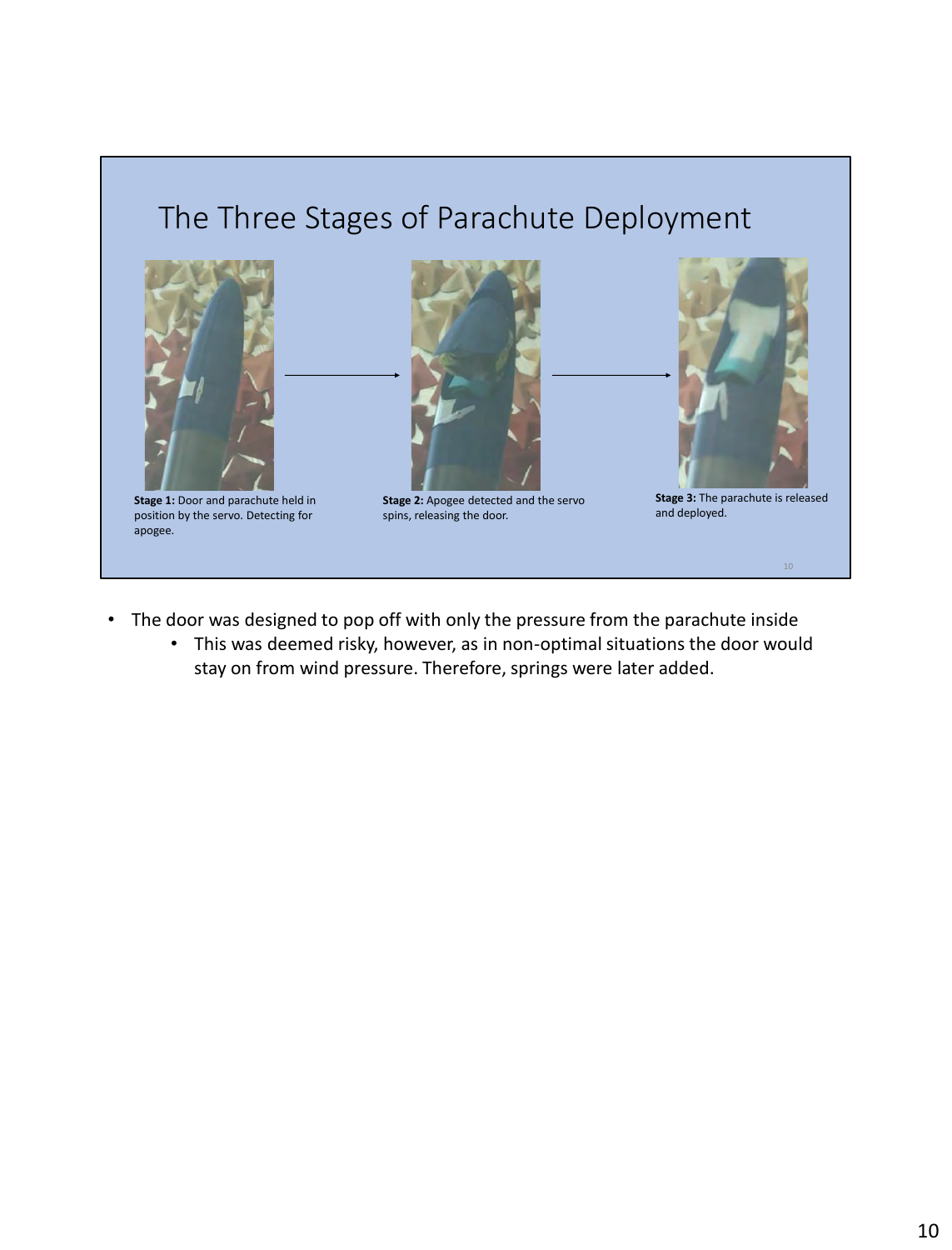

- As soon as the altimeter records an altitude above the initial altitude, the program will start.
- Then the program will check for two things, the altitude and the time.
- When the altitude is less than the last recorded altitude, the parachute deploy. This is detecting for the launch vehicle's apogee during flight
- If the launch vehicle exceeds the goal apogee, the parachute will also deploy to slow it down
- If for some reason the altimeter fails, which has occurred before and caused catastrophic losses, the servo will also spin after 6 seconds of flight time to ensure the safety of bystanders and have a safe recovery. This is our failsafe.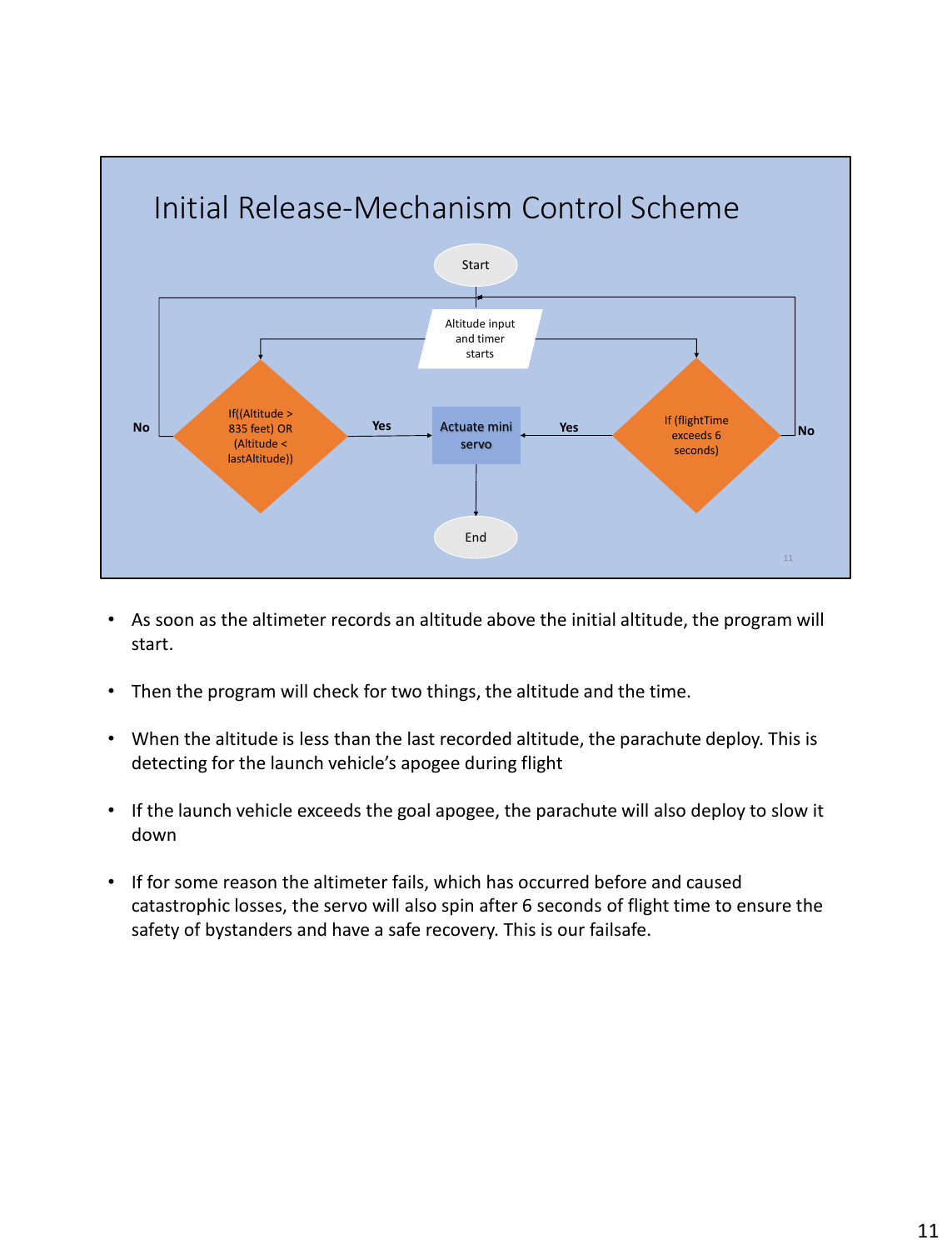|  | System Level Trade Study |
|--|--------------------------|
|--|--------------------------|

Many alternative designs were considered during the development of the Electronic Parachute System. As the functionality of this system is integral to the success of the launch vehicle. Extensive research was carried out to ensure the best solution was pursued. Below is a brief introduction into alternative systems that were considered for implementation.





Ejection Charge **Figure 11:** Linear

Actuator

| <b>Options</b>                                      |                      | <b>Nosecone Deployment</b> |              | <b>Linear Actuator</b> |              | <b>Classic Ejection Charge</b> |              |
|-----------------------------------------------------|----------------------|----------------------------|--------------|------------------------|--------------|--------------------------------|--------------|
| <b>Categories</b>                                   | <b>Weights Value</b> |                            | <b>Score</b> | <b>Value</b>           | <b>Score</b> | <b>Value</b>                   | <b>Score</b> |
| Deploy Speed                                        | 10.00%               | $\overline{7}$             | 0.7          | 3                      | 1.50         | 9                              | 0.5          |
| Controllability                                     | 40.00%               | 10                         | 2.5          | 10                     | 1.25         | $\overline{2}$                 | 2.5          |
| Simplicity                                          | 15.00%               | 10                         | 1.5          | 5                      | 2.00         | 10                             | 0.75         |
| Mass                                                | 25.00%               | $\overline{7}$             | 1.75         | 4                      | 1.75         | 8                              | $\mathbf{1}$ |
| Manufacturability                                   | 10.00%               | $\overline{9}$             | 0.9          | 6                      | 0.60         | 5                              | 0.4          |
| <b>Total Score:</b>                                 |                      |                            | 7.4          | 7.1                    |              | 5.15<br>12                     |              |
| Table 4: Comparison of Different Deployment Systems |                      |                            |              |                        |              |                                |              |

### Linear Actuator

- A full actuation of the linear actuator took approximately 4 seconds, far too long for a rocket that needs quick reaction times
- Electronically controlled but heavy and complicated.
- Required 12 volts, which would require excessive space and electronic layout
- Took a long time to ship and was expensive; non-repeatable process if damaged

### Ejection Charge

- Although not dynamic like the other options, a classic ejection charge was considered mainly for its simplicity
- In sub-scale demonstrations, the ejection charge proved adapt at deploying the parachute every time.
- It took many launches to gain some control over when in relation to apogee it deployed

### Electronic Nosecone Deployment

- By utilizing ground tests and pressure chambers, the altitude-based nosecone deployment proved its preciseness
- In addition, a nosecone could be 3-D Printed in less than 5 hours, much shorter shipping times than the linear actuator system.
- Better precision and autonomous capabilities than the classic ejection charge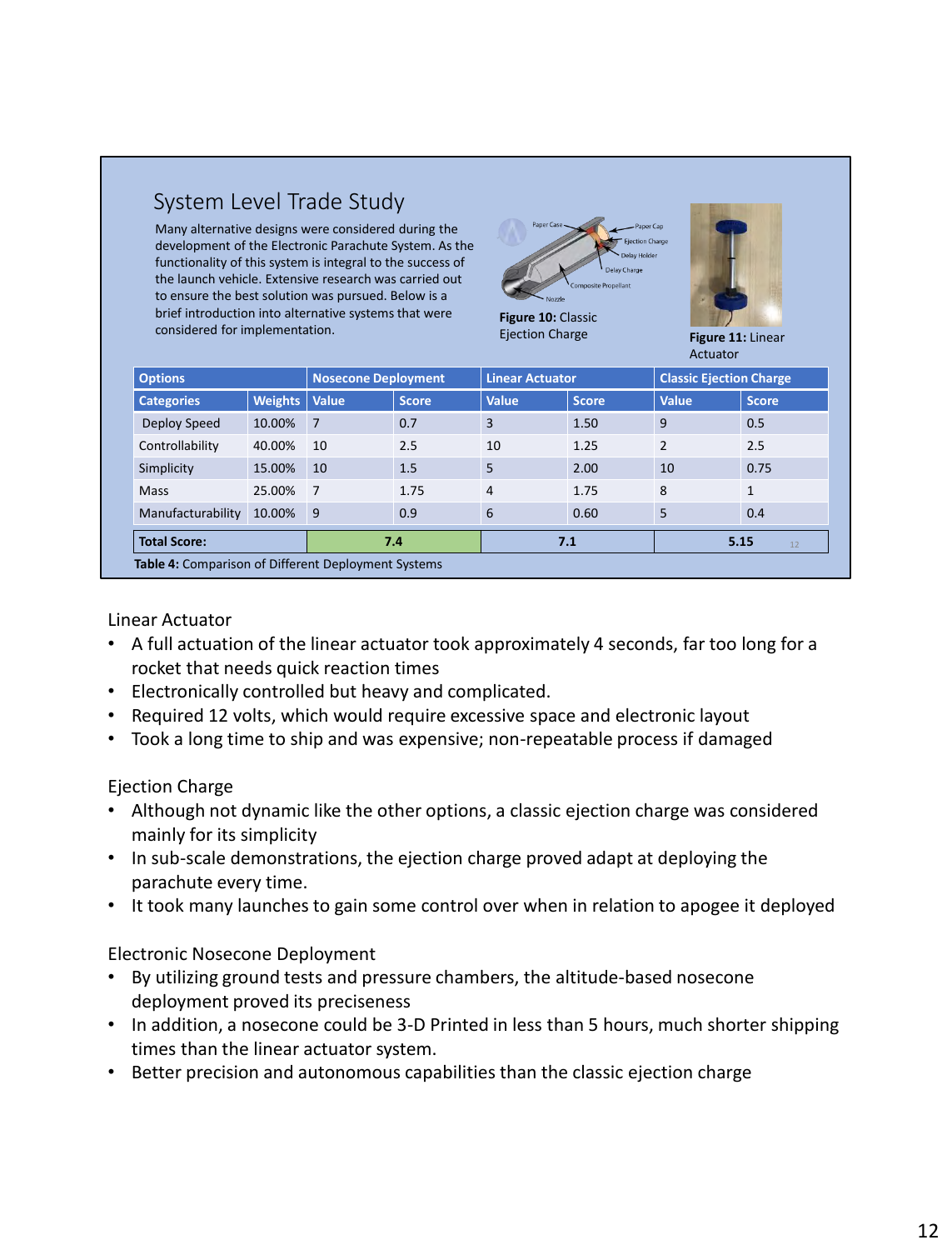# Technical Design: Variable Drag Flaps

### *Design Overview:*

In order to achieve TARC's altitude and time goals, the variable drag system (VDF) was implemented to dynamically change the drag of the vehicle.

- *Actuated by a 180-degree mini-servo*
- *All components are 3-D printed using a composite polymer*
- *Designed for use during the coast phase after motor burnout, allowing the vehicle to compensate for variations in weather and motor burn characteristics*
- *By placing blades perpendicular to airstream, calculated drag coefficient increases by a factor of 1.27*
- *Printed slots mechanically stop over-rotation by the servo*

#### *VDF Components:*

- *Teensy 3.6 Microcontroller*
- *Adafruit BMP 355P Altimeter*
- *SG90 Continuous Micro-Servo*



**Figure 12:** Second Air Brakes Prototype

- The VDF was intended to respond to outside variables during the ascent of the vehicle
- Using CFD analysis, a 3-D printed fin were able to withstand forces equal to a 170-mph flight, well over our maximum speed. For this reason, lightweight and easily manufacturable 3-D Printing was chosen for the material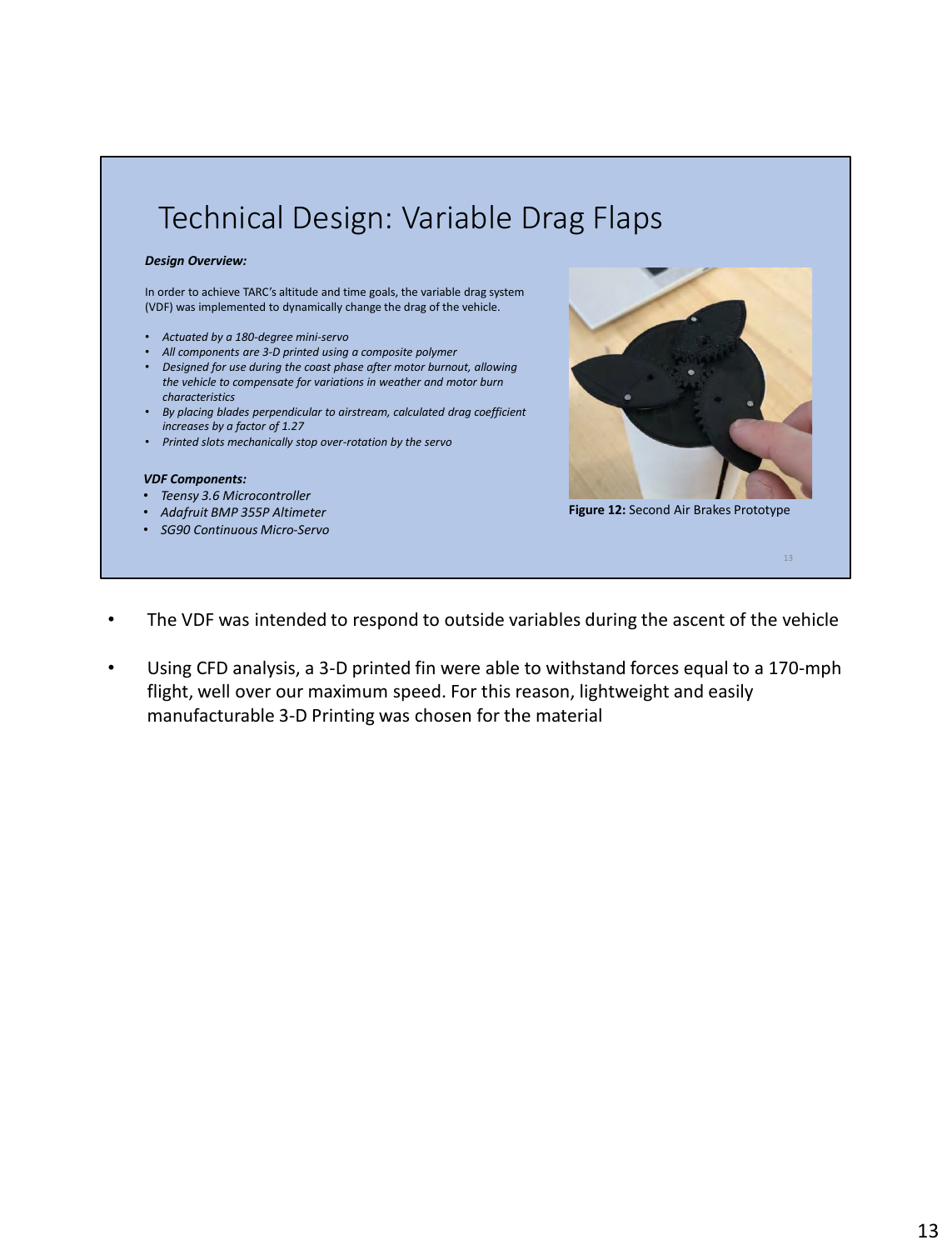

- Arduino checks for powered flight, and then calculates the apogee using a combination of the velocity, altitude, and pressure
- System uses a PID controller (Position, Integral, Derivative), in order to effectively calculate apogee and correct for any variations in velocity
- $\alpha$  is the vertical component of acceleration, g is the acceleration due to gravity, and v is the vertical component of velocity. The constant c represents the vehicle's unique drag characteristics.
	- A is the cross-sectional area of the vehicle,  $Cd$  is the coefficient of drag of the vehicle, and m is the mass of the vehicle after burn.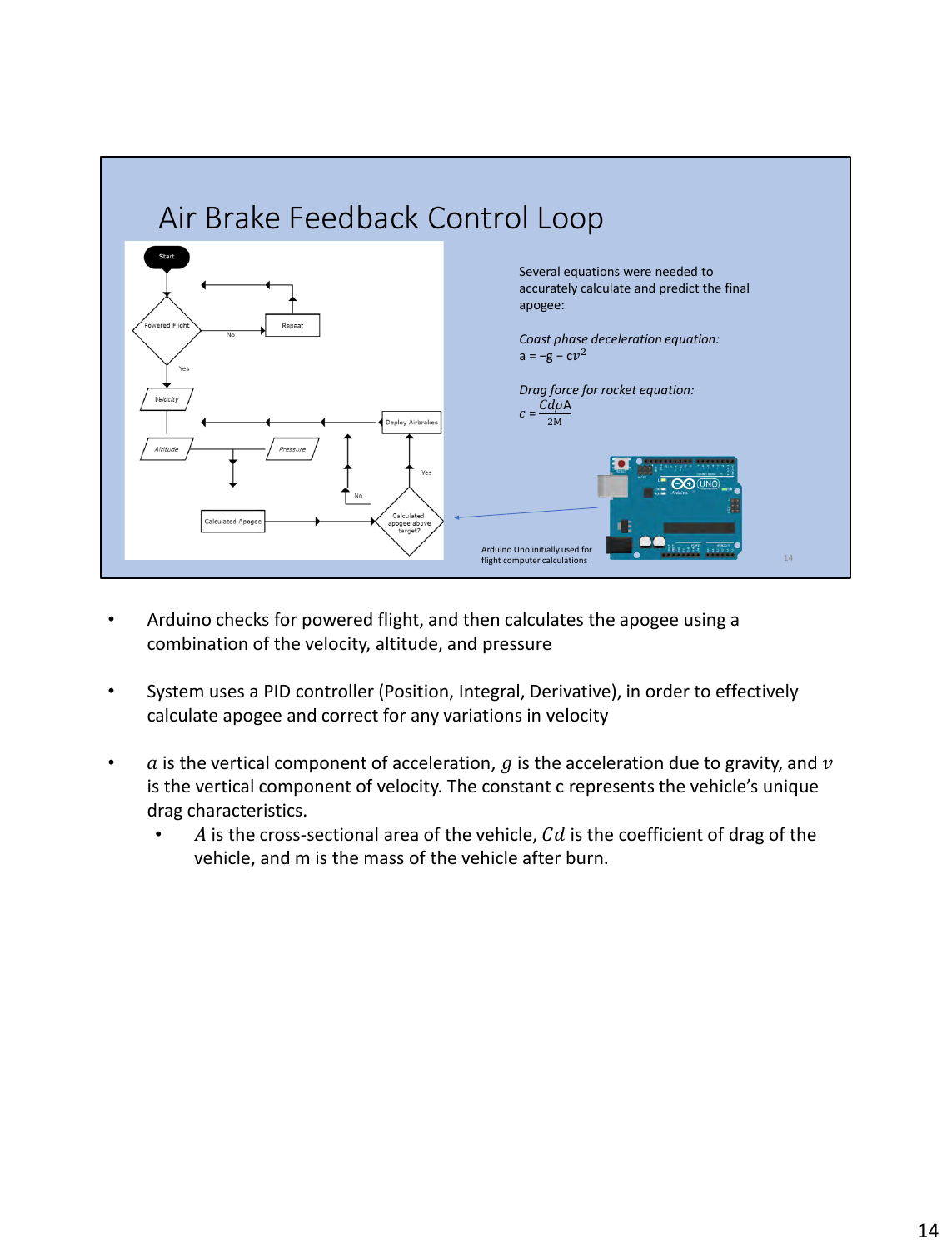| System Level Trade Study<br>Figure 13: Outward<br>Airbrake           |                |                     |              |                      |              |                         |              |
|----------------------------------------------------------------------|----------------|---------------------|--------------|----------------------|--------------|-------------------------|--------------|
| <b>Options</b>                                                       |                | <b>3-Bladed VDF</b> |              | <b>Rotating Fins</b> |              | <b>Outward Airbrake</b> |              |
| <b>Categories</b>                                                    | <b>Weights</b> | <b>Value</b>        | <b>Score</b> | <b>Value</b>         | <b>Score</b> | <b>Value</b>            | <b>Score</b> |
| <b>Actuation Speed</b>                                               | 15.00%         | 8                   | 1.20         | 10                   | 1.50         | $\overline{4}$          | 0.5          |
| Projected Area                                                       | 25.00%         | $\overline{7}$      | 1.75         | 5                    | 1.25         | 10                      | 2.5          |
| Simplicity                                                           | 25.00%         | 8                   | 2.00         | 5                    | 2.00         | 3                       | 0.75         |
| Mass                                                                 | 25.00%         | $\overline{7}$      | 1.75         | 8                    | 1.75         | 4                       | $\mathbf{1}$ |
| Manufacturability                                                    | 10.00%         | $\overline{7}$      | 0.70         | 6                    | 0.60         | $\overline{4}$          | 0.4          |
| <b>Total Score:</b><br>7.4                                           |                |                     | 7.1          |                      | 5.15         |                         |              |
| Table 5: Comparison of VDS Systems<br>Figure 14: Rotating Fins<br>15 |                |                     |              |                      |              |                         |              |

Similar to the electronic parachute system, the team considered many designs when creating the variable Drag System

- 3-Bladed Variable Drag Flaps allowed for quick actuation speed and simplicity. In addition, it was easily 3-D printed and programmable.
- Although the rotating fins had the quickest actuation time out of all the designs, it was the least functional in terms of projected area. It also had the most mass and hardest programming.
- The outward airbrake had a slow actuation time (bad for a quick moving rocket) and had overall bad values across the board.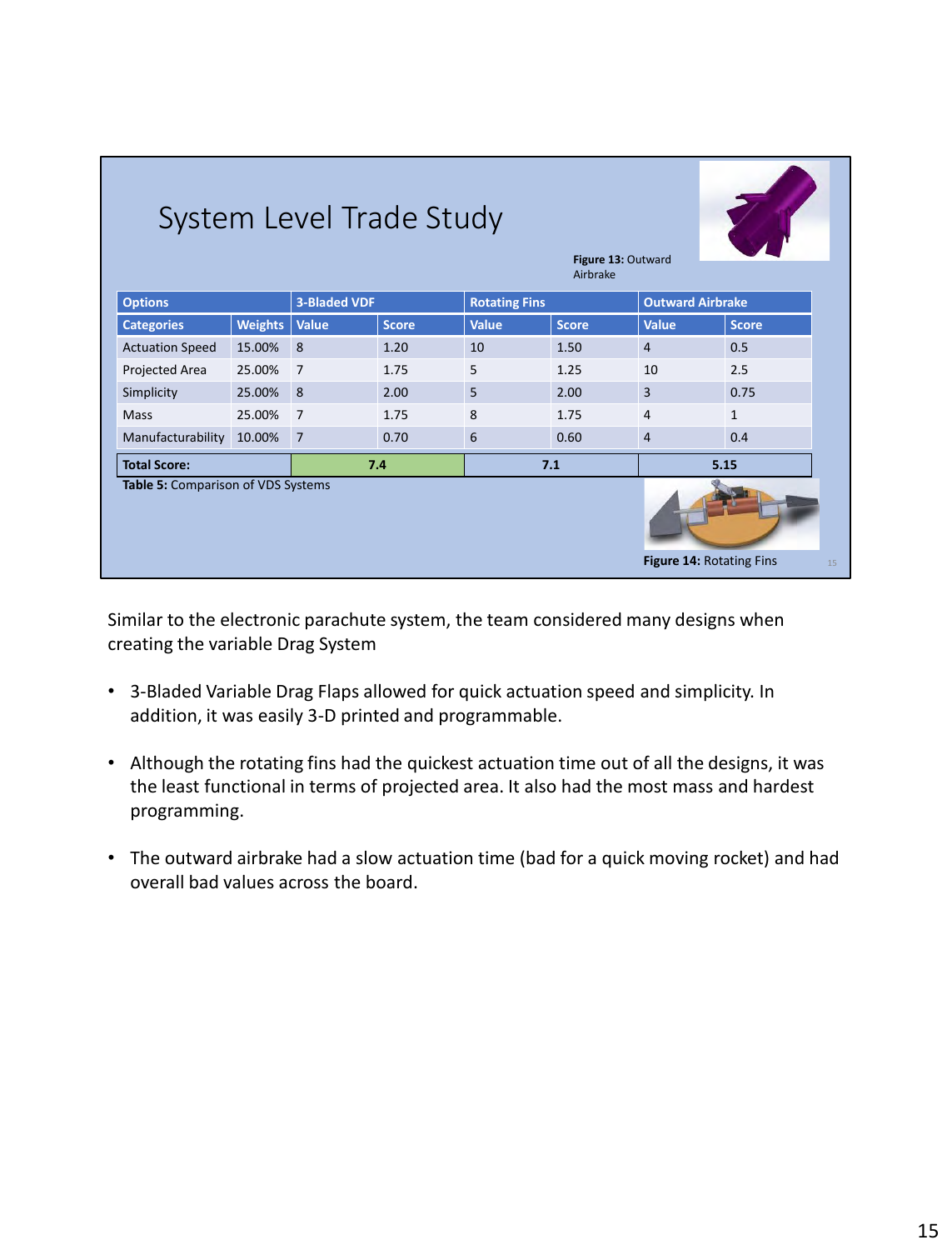# Accounting for Varying Goal Apogees, Weather Conditions, and Motor Performance

**Through a combination of the launch vehicle's autonomous systems, peak apogee and total flight time can be altered**

#### *Electronic Parachute System:*

- Duration of descent (most unpredictable part of flight) can be altered by varying parachute deployment time
- No matter the weather, system will deploy at goal altitude or apogee
- Depending on option chosen before liftoff, vehicle will be stopped at either 775 or 835 feet by system

#### *Variable Drag Flaps:*

- System smooths over any motor performance variations by actuating/not actuating fins according to calculated apogee
- Controls ascent based on goal altitude (either 835 or 775)
- **During qualification flights, VDF contributed to rocket having a 99.2 percent accuracy rate when achieving apogee**





**Figure 16:** Air Brakes Fully Deployed

**Figure 15:** Air Brake Internal Set Up

• Autonomous systems were utilized in order to stop any variations caused by external variables in the flights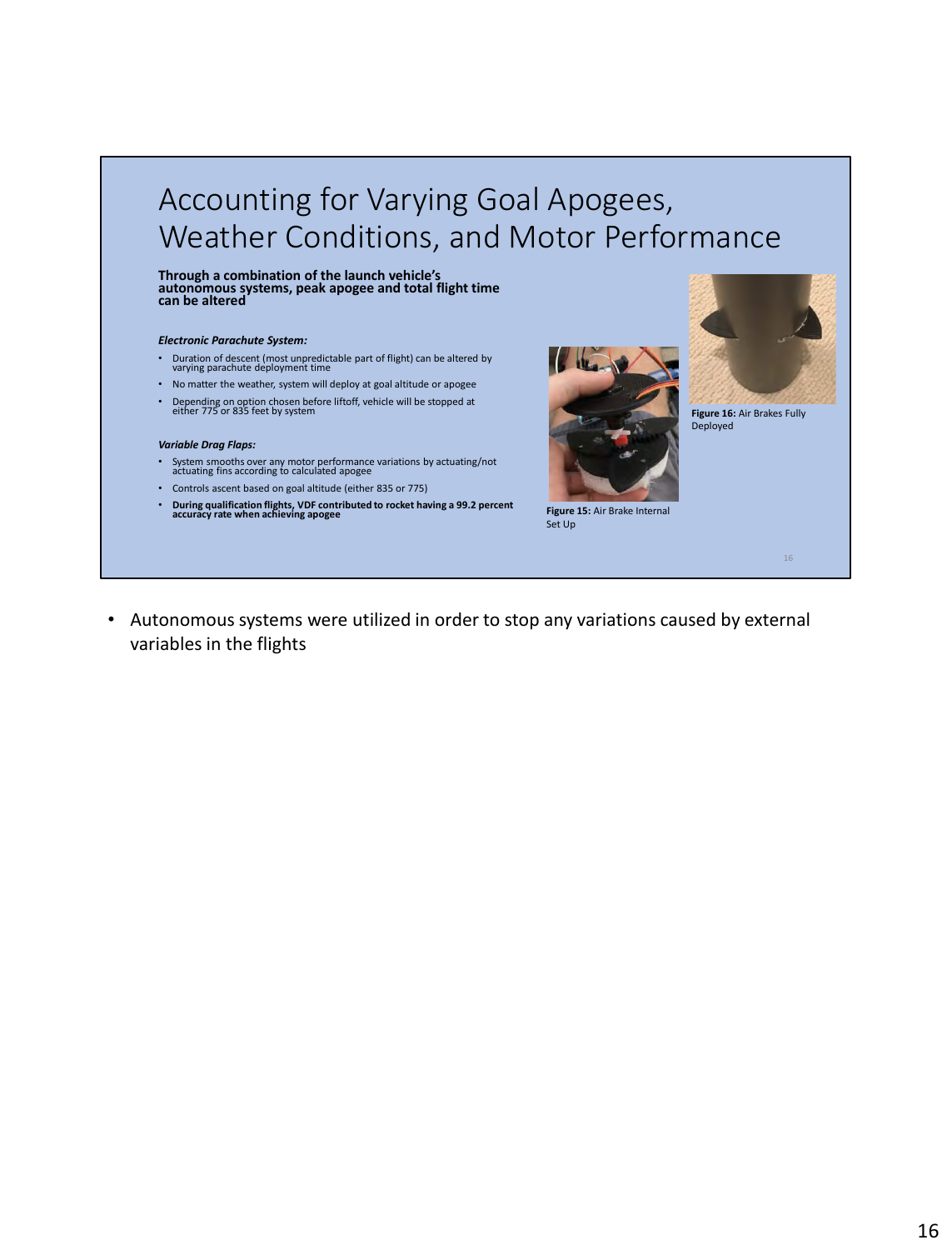| Results of 1 <sup>st</sup> Flight<br>As the first flight resulted in the launch vehicle making an uncontrolled descent to the ground<br>(Fig. 5), the team realized we needed to re-think many of our systems. After analyzing the<br>wreckage, several points of design failure were identified, leading to a re-design of certain<br>components. |                                                                                                                                                                   |                                                                                       |
|----------------------------------------------------------------------------------------------------------------------------------------------------------------------------------------------------------------------------------------------------------------------------------------------------------------------------------------------------|-------------------------------------------------------------------------------------------------------------------------------------------------------------------|---------------------------------------------------------------------------------------|
| Failure identified from wreckage and<br>flight data                                                                                                                                                                                                                                                                                                | <b>Changes implemented for second flight</b>                                                                                                                      |                                                                                       |
| Faulty failsafe in code. By time failsafe activated,<br>launch vehicle was in a nosedive and door was<br>unable to open correctly.                                                                                                                                                                                                                 | Failsafe re-designed to detect apogee using past<br>$\bullet$<br>altitude values<br>Program refresh rate changed to every 0.1<br>seconds, as opposed to every 0.6 | Figure 17: Wreckage of Launch<br>Vehicle Resulting from Faulty<br>Parachute Mechanism |
| Insufficient force to open door in downwards and<br>upside-down orientations:                                                                                                                                                                                                                                                                      | Springs added to parachute compartment for<br>$\bullet$<br>extra pressure against parachute                                                                       |                                                                                       |
| Thrust puck for motor was attached to fins for<br>support: Instead of being glued, it was decided to<br>have the fins interlock with the thrust puck for<br>support. As a result, potential thrust lost was lost by<br>zippering the cardboard body tube. (Fig. 6)                                                                                 | Both the thrust puck and fins were glued in using<br>$\bullet$<br>a plastic epoxy                                                                                 | Figure 18: Evidence<br>of Body Tubes                                                  |
| Launch vehicle too heavy: unwieldy nickel battery led<br>to off center COM (Center of Mass) and low apogee                                                                                                                                                                                                                                         | Changed to significantly lighter 9V battery with a<br>lighter charger cord                                                                                        | Being Zippered By<br><b>Fins</b>                                                      |

- Although first flight was a failure, it gave us lots of valuable data that helped us improve the launch vehicle
- Due to the fast printing of 3-D Printers, our second launch vehicle was ready in less than a day after being completely lost before
	- Several components were iterated upon during this period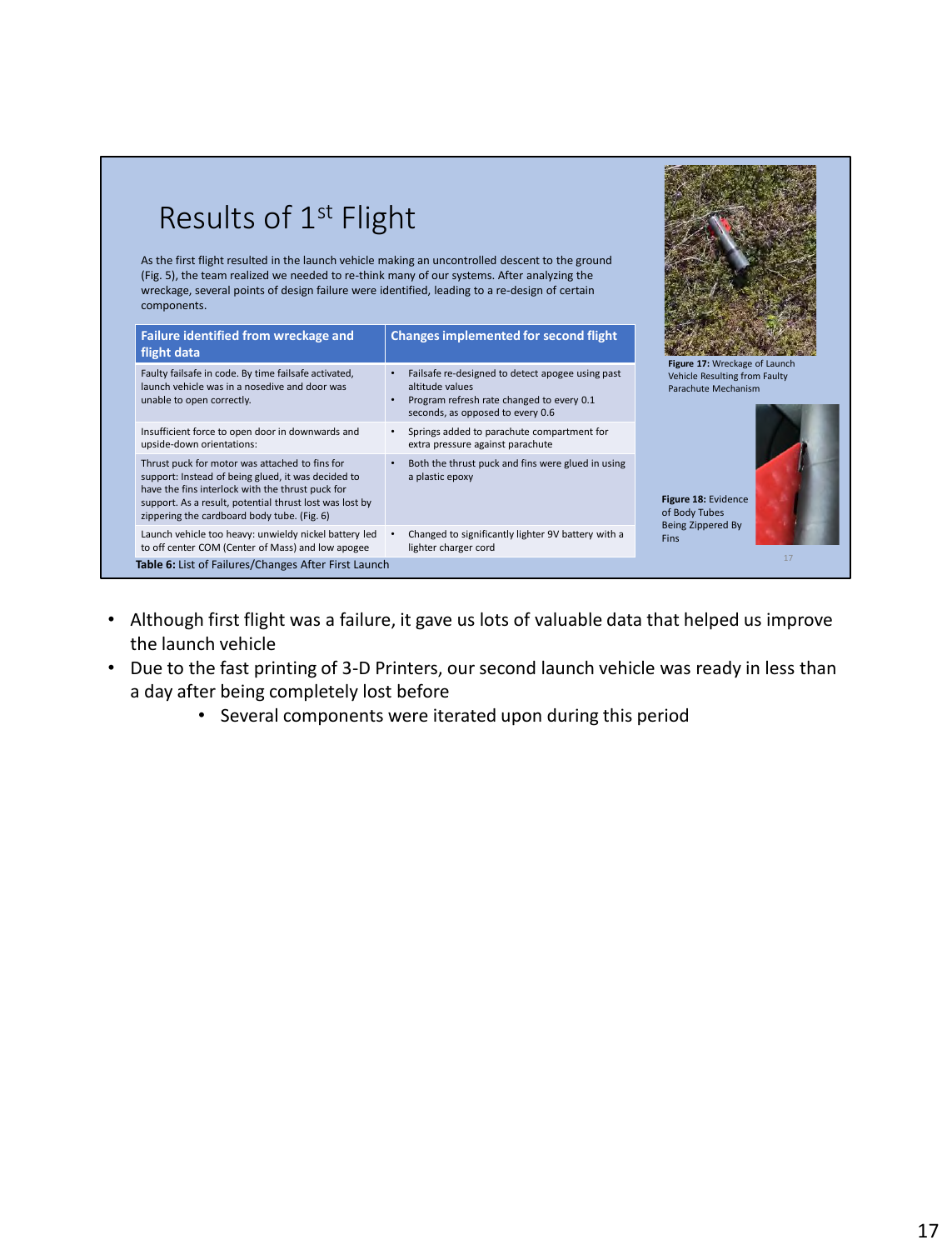

- Flight data tells us that there was a lost in thrust 1.2 seconds into the second flight: We attribute this to the centering ring bending and henceforth wasting thrust
- Both flights verified the functionality of the parachute system, we were confident that it would work for qualifications
- Altitudes had to be corrected due to temperature
	- Altitude = Altimeter  $*$  (273.15 + Local temp (C)) / 288.15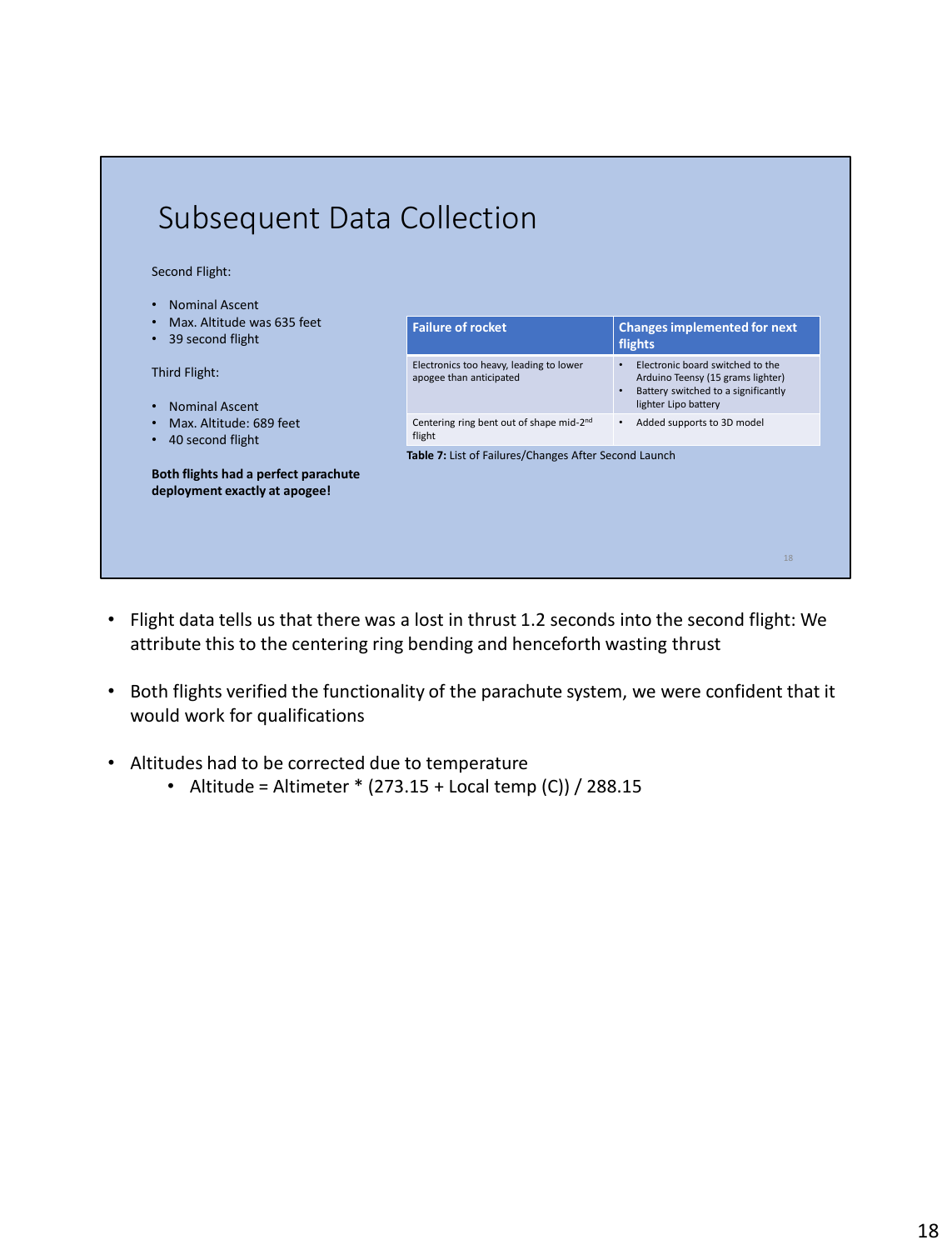| Flight #       | <b>Max Altitude (ft)</b> | Time (s) | <b>Total Points</b> |
|----------------|--------------------------|----------|---------------------|
|                | 841                      | 32       | 42                  |
| $\mathfrak{p}$ | Unverified               | 29       | Disqualified        |
| 3              | 827                      | 12       | <b>Disqualified</b> |
|                |                          |          |                     |

Qualification Flights

**Table 8:** Qualification Flight Summary

### *Next Steps:*

- Flight-test new code that results in a 17% faster reaction time
- Reduce mass of 3-D printed components
- Create a function of velocity, altitude, and projected apogee.
- Launch in non-optimal conditions (i.e. winds higher than 13 mph) to test variable drag system's calculations in high wind
- 

**Figure 19:** Team Picture at Bahama, NC

- Although VDF system worked very well in getting a 99.2 percent accuracy rate with the altitude, parachute deployment failed in last flight
	- 2nd flight was disqualified due to pieces falling off.
	- 3rd Flight had a catastrophic failure with the parachute system, resultingly, entire vehicle was lost
- First qualification flight had the parachute unfurl very late, leading to a large jolt with the electronics: This is possibly what led to the accident in the last flight
- We're going to keep on testing and make sure our systems are foolproof next year!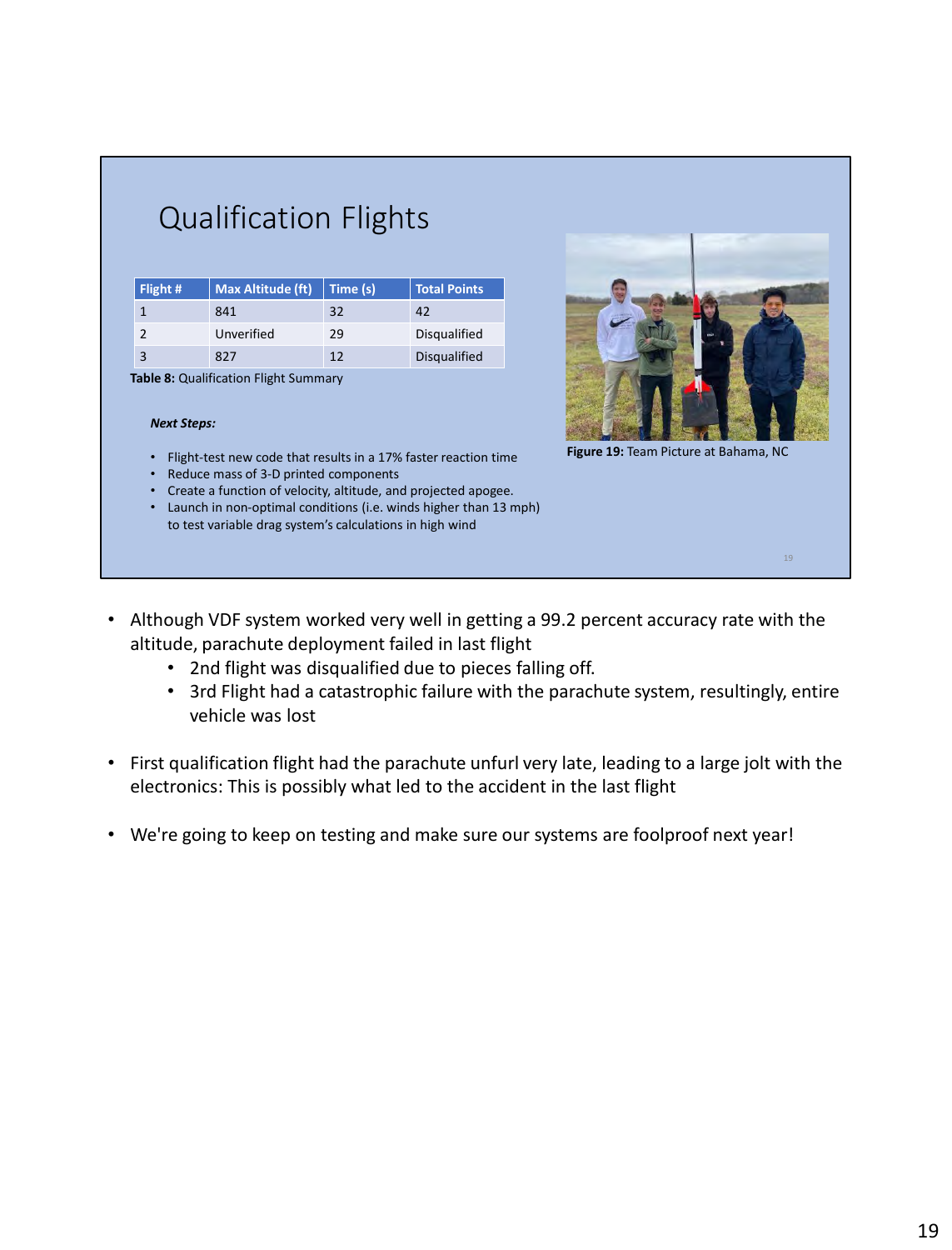## Analyzing Flight Data

- Rocket hit the altitude target with an accuracy of 99.2 percent.
- Parachute unfurled way too late on first flight, leading to lower time score
- Parachute system is very unreliable, further testing will need to be completed
- By using the VDF, we were successfully able to alter the final apogee and get on target
- Although the vehicle was a bit overstable in the high winds, the VDF was able to smooth out any variations